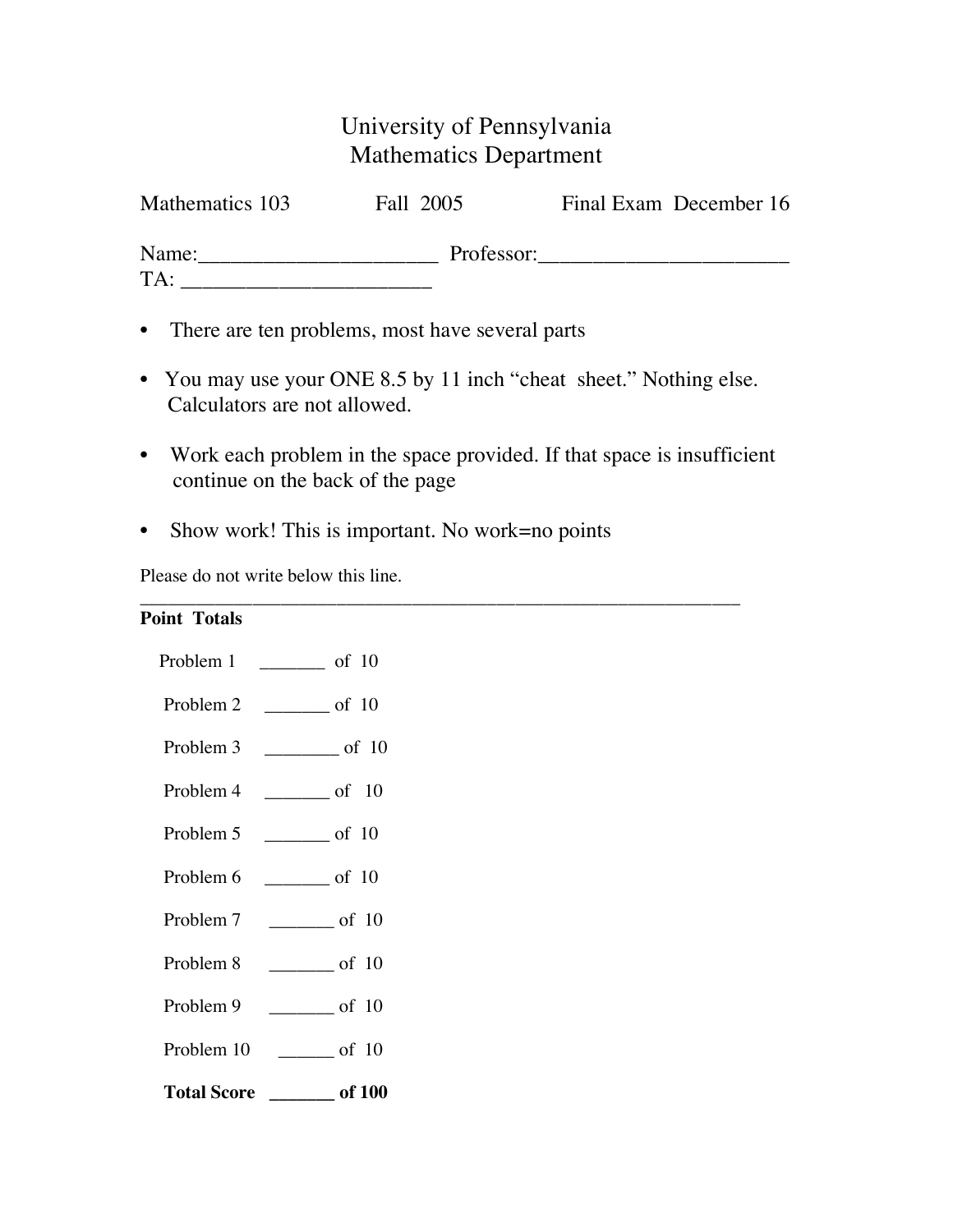## 1. Compute the limits :

(i) 
$$
\lim_{h \to 0} \frac{\sqrt{4+h} - \sqrt{4-h}}{2h}
$$

(*ii*) 
$$
\lim_{x \to \infty} \frac{\sqrt{16x^4 + 12x^2 - 8}}{2x^2 - 10}
$$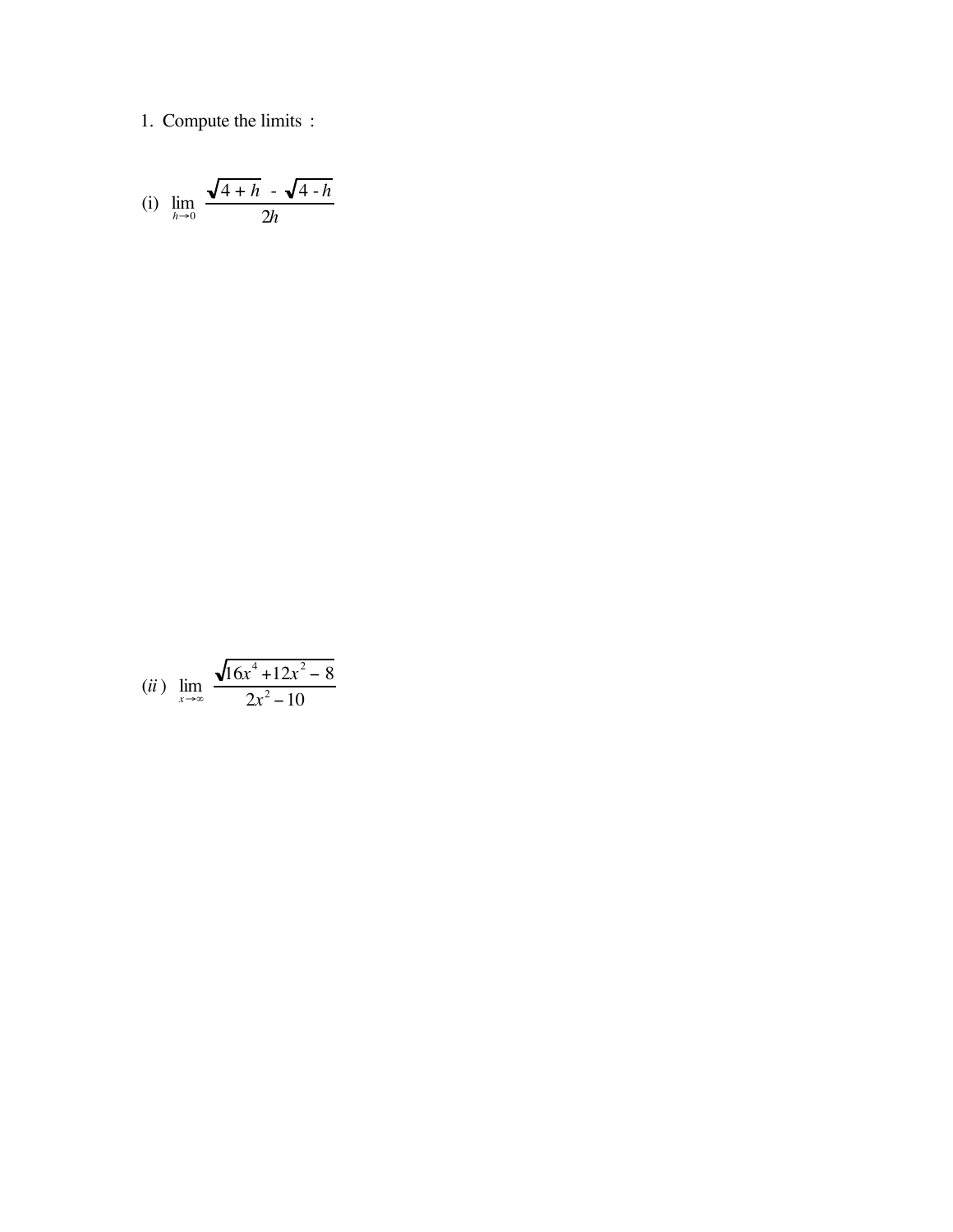2. Find the area of the region enclosed by the graphs of  $y = 6x - x^2$  and  $y = x + 4$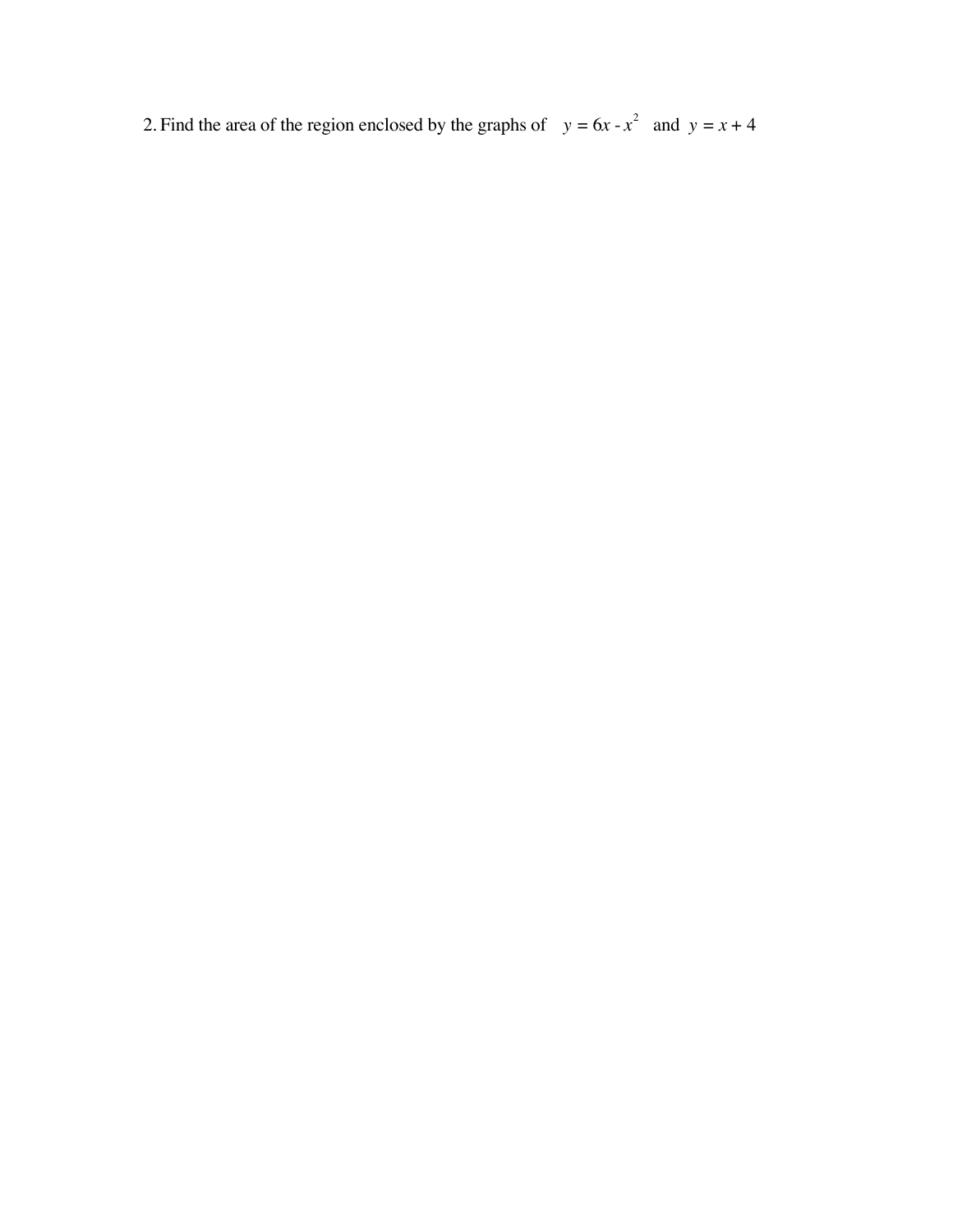3. A rectangular field adjacent to a river is to be enclosed. Fencing along the river costs \$ 5 per foot but fencing along the other three sides costs only \$ 3 per foot. The area of the field is to be 4800 square feet.

(i) What are the dimensions of the rectangular field of minimum cost?

(ii) What is the minimum cost?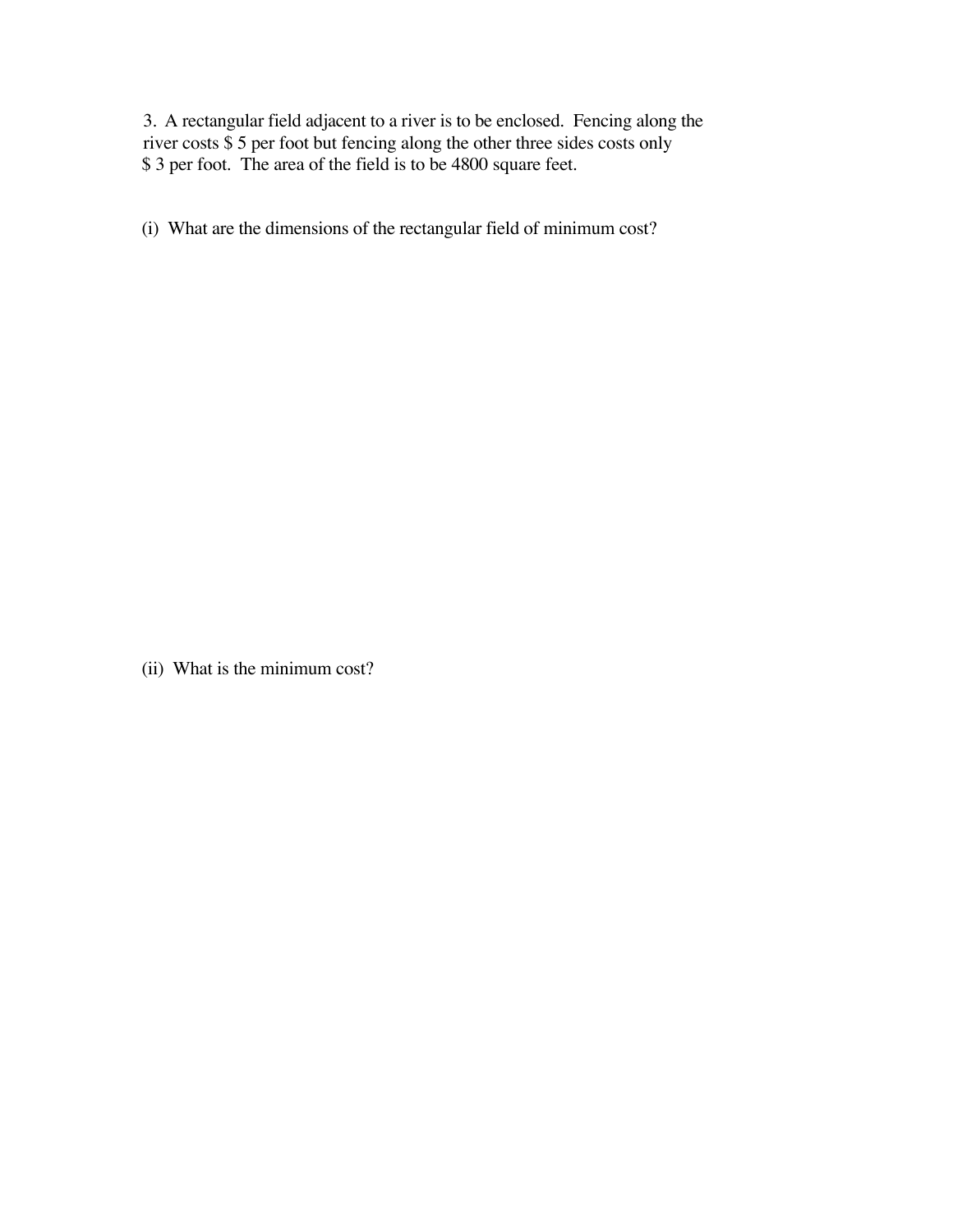4. Two commercial airliners are flying at the same altitude along straight line courses that intersect at right angles. Plane A is approaching the intersection point at 400 miles per hour and plane B is approaching the intersection point at 500 miles per hour. At what rate is the distance between the planes changing when plane A is 6 miles from the intersection point and plane B is 8 miles from the intersection point.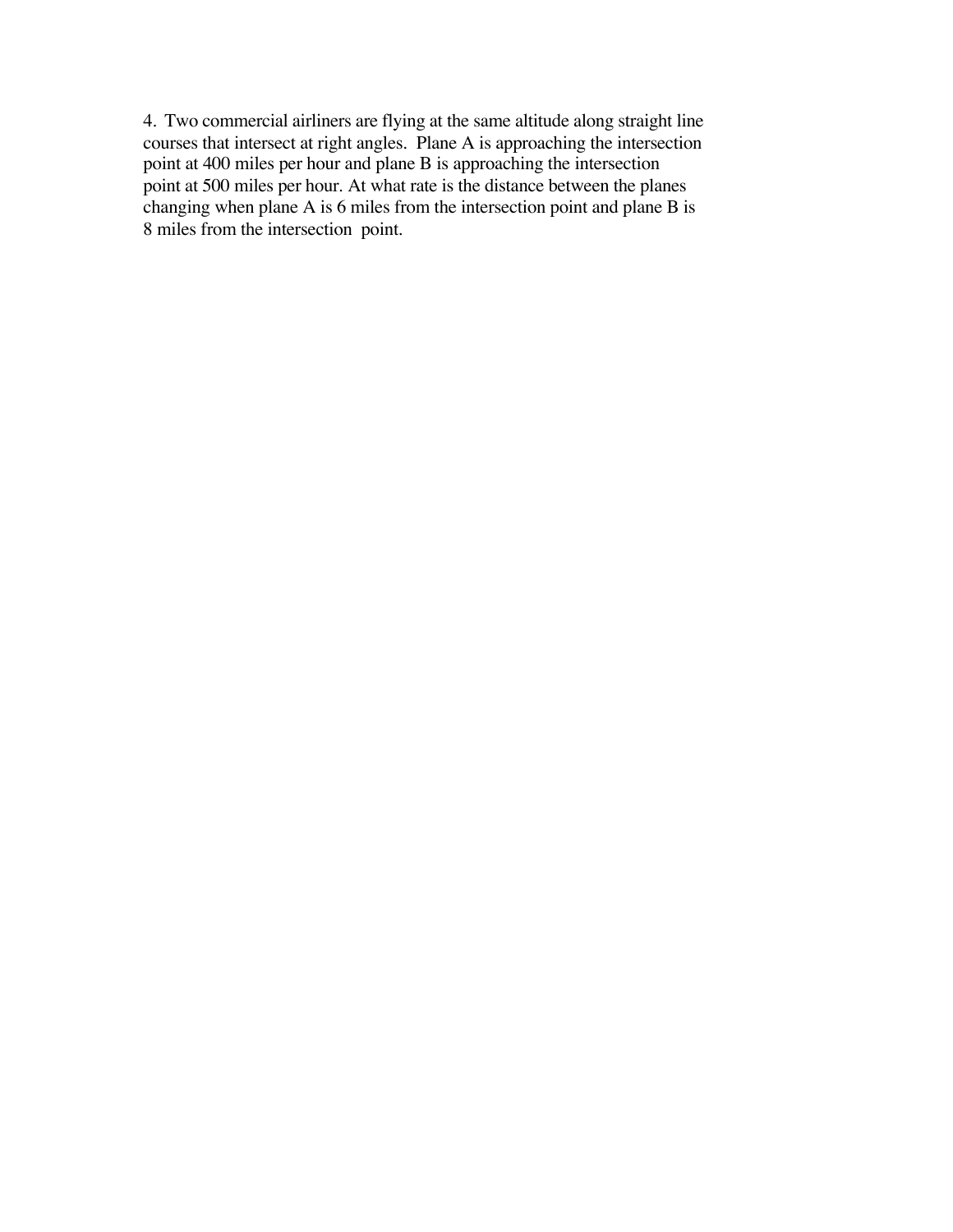5. Derivatives: Find 
$$
\frac{dy}{dx} = f'(x)
$$
 if

(i) 
$$
f(x) = \frac{\cos x}{\sqrt{x^2 + 1}}
$$

(*ii*) 
$$
x^3 + x^2y^2 + y^4 = 0
$$
 (implicitly)

$$
(iii) f(x) = \int_{0}^{x^2} \sin t \, dt
$$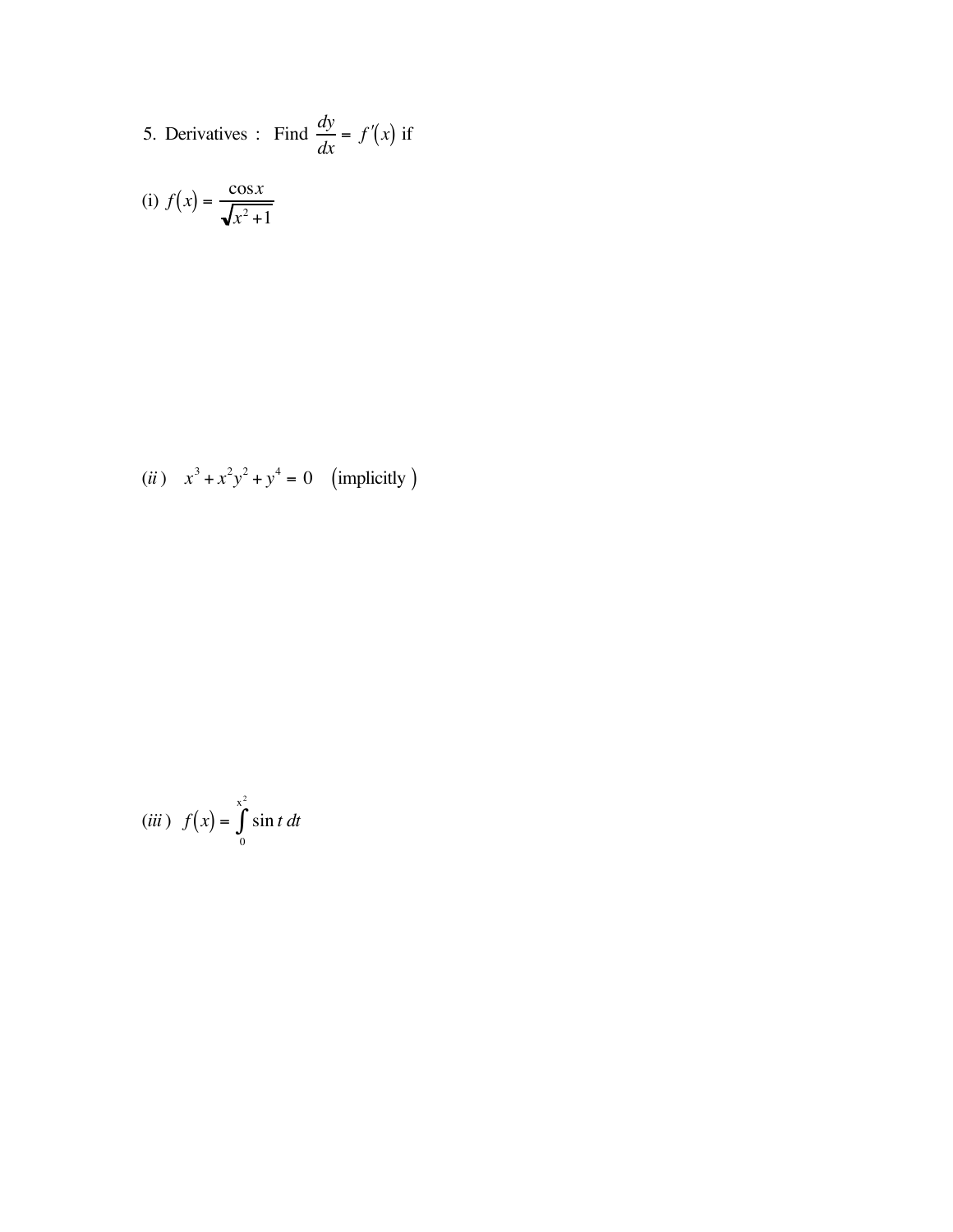6. The following diagram represents the speed of a student walking along Walnut street to his Math103 lecture in DRL. He starts walking at 9.30am and arrives at 9.59am. The time is given in minutes after the student leaves the house and the speed is given in miles per hour.



- a) What distance has the student covered after 20min?
- b) Compute the total distance the student has walked.
- c) What is the distance between the student's home and the math department?
- d) Using only very simple computations, show that the student had reached the math department for the first time before 9.45am.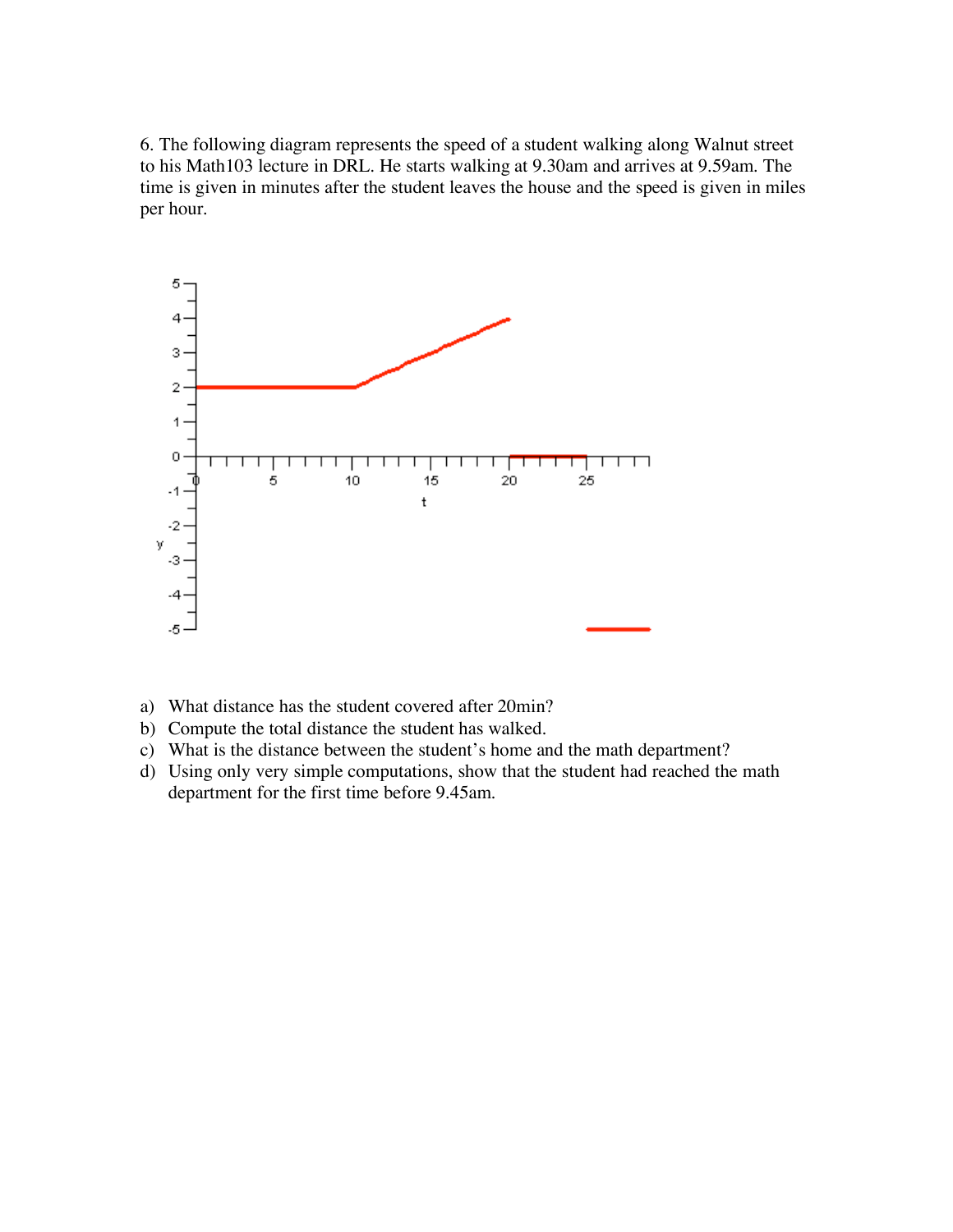7. Integrals : Evaluate the following integrals

(i) 
$$
\int_{-3}^{3} (4x^3 + 7x - 4) dx
$$

(*ii*) 
$$
\int_{0}^{3} \frac{2x}{\sqrt{16 + x^2}} dx
$$

$$
(iii) \int_{0}^{4} \left| \sqrt{x} - 1 \right| dx
$$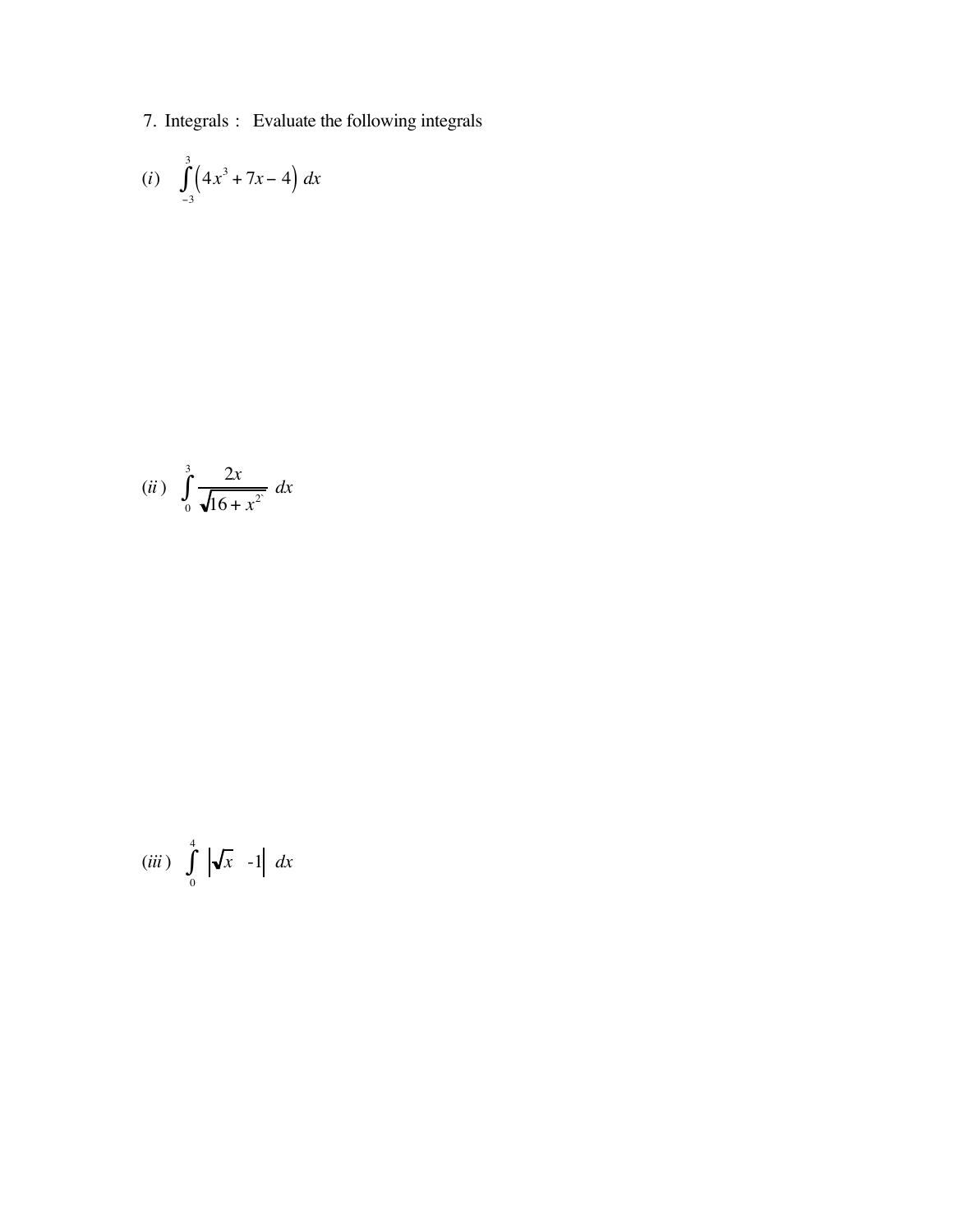- 8. For  $y = f(x) = \frac{x^2 + 4}{x}$ *x* :
- (i) What is the domain? (ii) Find the asymptotes (if any)
- (iii) Where (on what intervals is ) is  $f(x)$  increasing/decreasing? Find all local maxima and all local minima.
- (iv) Where (on what intervals is) is  $f(x)$  concave up/concave down?
- (v) Use the information you have obtained to draw a graph of  $f(x)$ Include the asymptotes , if you have found any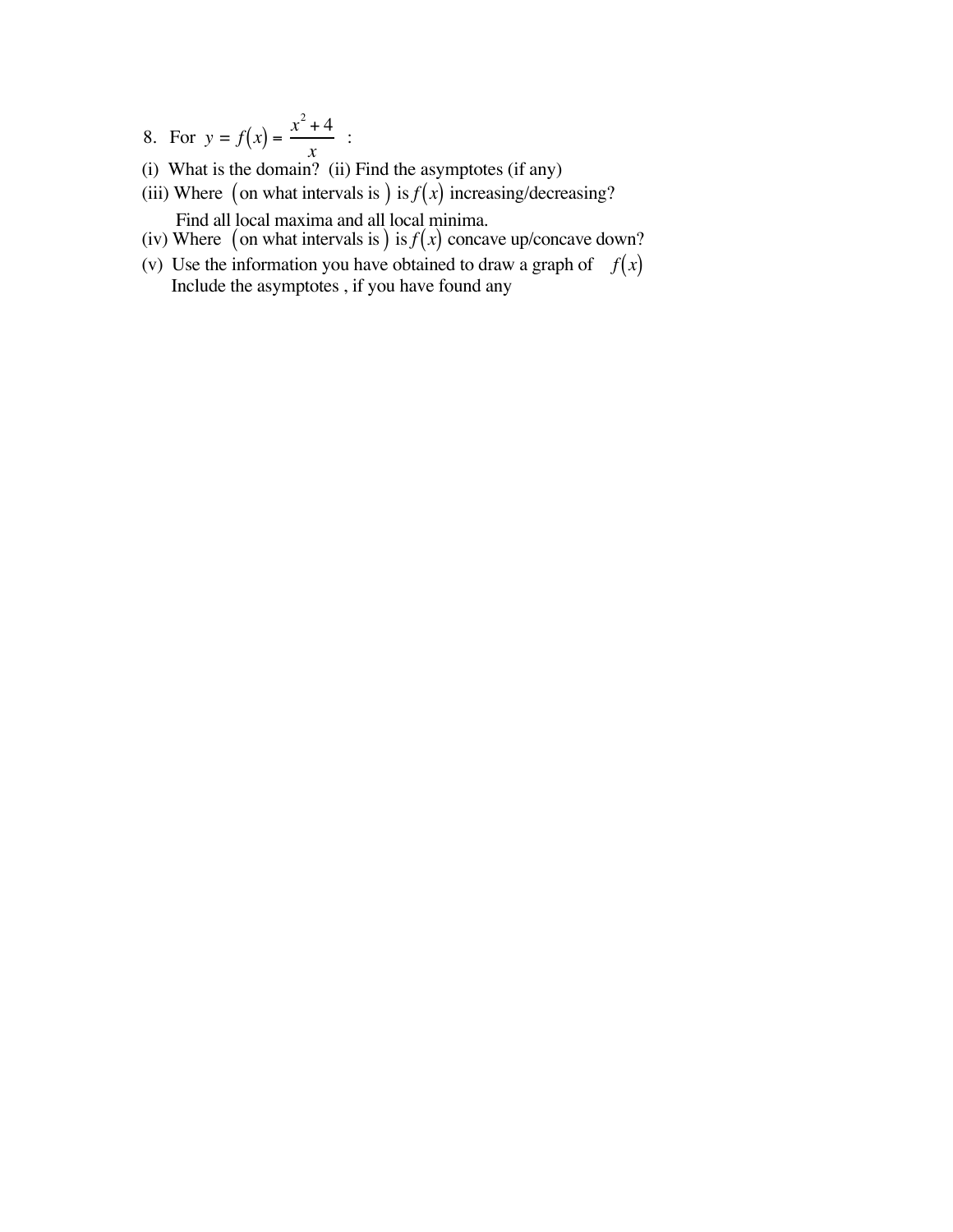9. If  $f(x)$  is an **even**, continuous function for which  $\int f(x) dx$  $^{-2}$  $\int_{0}^{2} f(x) dx = 6$ and if also  $\int f(x) dx$ 0  $\int_a^4 f(x) dx = 10$  then

(i) 
$$
\int_{-2}^{2} -3f(x) dx =
$$

(ii) 
$$
\int_{2}^{4} f(x) dx =
$$

(*iii*) 
$$
\int_{-1}^{3} f(x-1) dx =
$$